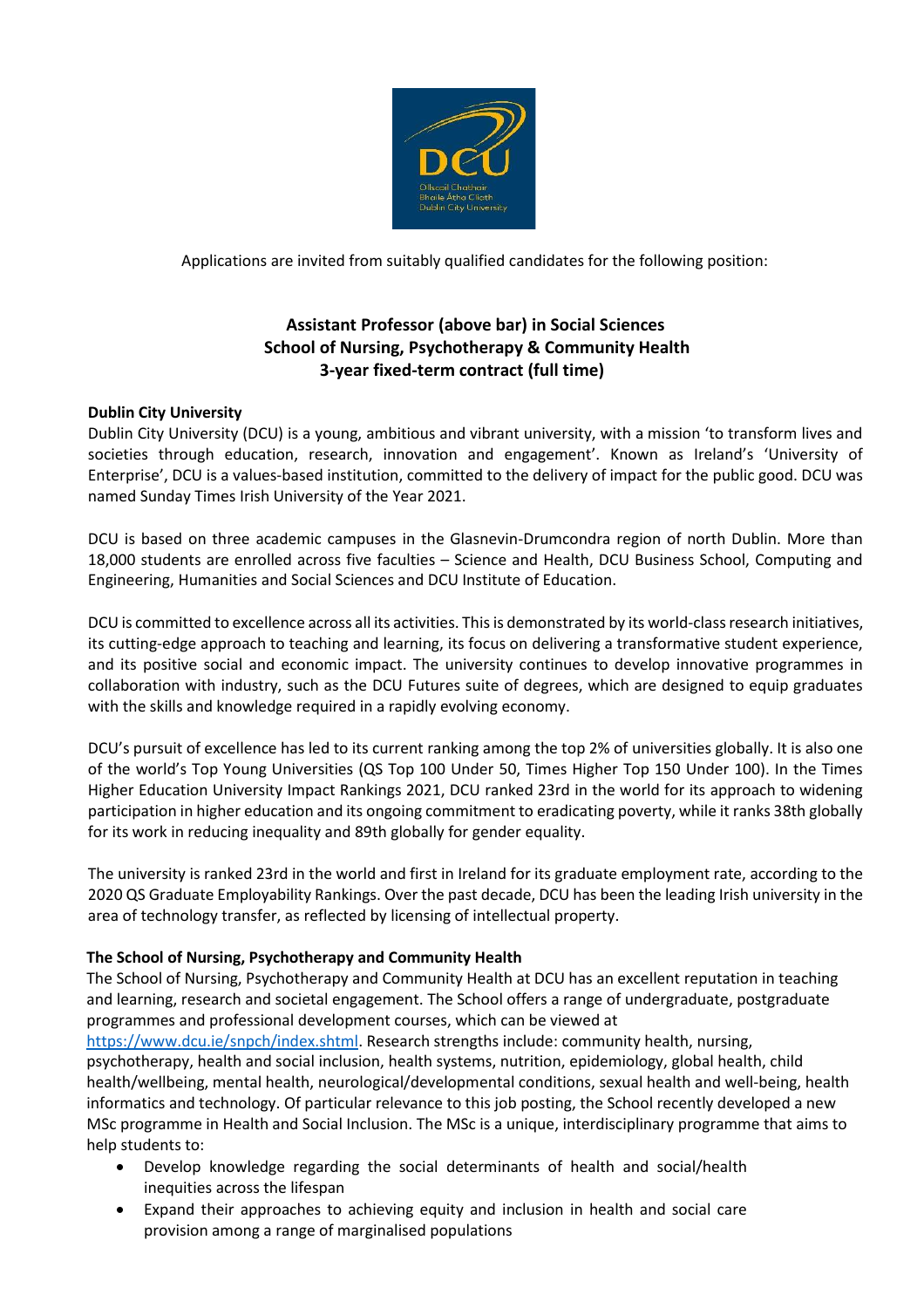Advance skills in leadership and research for the promotion of health and social inclusion.

### **Role Profile**

The School is seeking to recruit an Assistant Professor with expertise in the area of social sciences, with particular expertise in the area of health/social equity, activism, and related theory and policy. The appointee will be expected to contribute to teaching, curriculum development, research, and administrative activities in the School, primarily in the MSc in Health and Social Inclusion but potentially across different programmes in the School. The appointee will be expected to contribute to the new MSc in Health and Social Inclusion through research-led teaching, student mentoring and supervision of student projects.

### **Duties and Responsibilities**

Please refer to the job description for the full list of duties and responsibilities associated with this role.

### **Qualifications and Experience**

Essential:

- A primary/advanced degree in social sciences or a related field
- Qualified to post-graduate level and have completed a PhD in the field
- Experience of university-level teaching related to health and social inclusion/equity
- A record of original research with publications in top international journals or, based on career stage, show exceptional promise in this regard
- Supervisory experience of student research
- Experience of working in a community health/social inclusion practice area

#### **Desirable**

Have well established national and international networks in community health/social care.

#### **Essential Training**

The post holder will be required to undertake the following mandatory training: Orientation, GDPR and Compliance. Other training may need to be undertaken when required.

#### **Salary Scale:**

Assistant Professor (above bar): €55,252 - €88.547\*

*\*Appointment will be commensurate with qualifications and experience, and will be made on the appropriate point of the relevant salary scale in line with current Government pay policy.*

## **Closing Date: Thursday 2nd June 2022**

#### **For more information on DCU and benefits, please visit** [Why work at DCU?](https://www.dcu.ie/hr/why-work-dcu)

#### **Informal enquiries to:**

Dr Sean Healy, Associate Professor, Nursing, Psychotherapy and Community Health, Dublin City University, Dublin 9; +353 (0) 700 8054[, sean.d.healy@dcu.ie](mailto:sean.d.healy@dcu.ie) orDr Mary Rose Sweeney, Head of School of Nursing, Psychotherapy and Community Health, Dublin City University, Dublin 9; Tel: +353 (0)1 700 7786; E-mail: maryrose.sweeney@dcu.ie

*Do not send applications to this address. Instead, apply using the procedure set out below.* 

# **Application Procedure:**

Application forms are available from the DCU Current Vacancies website at